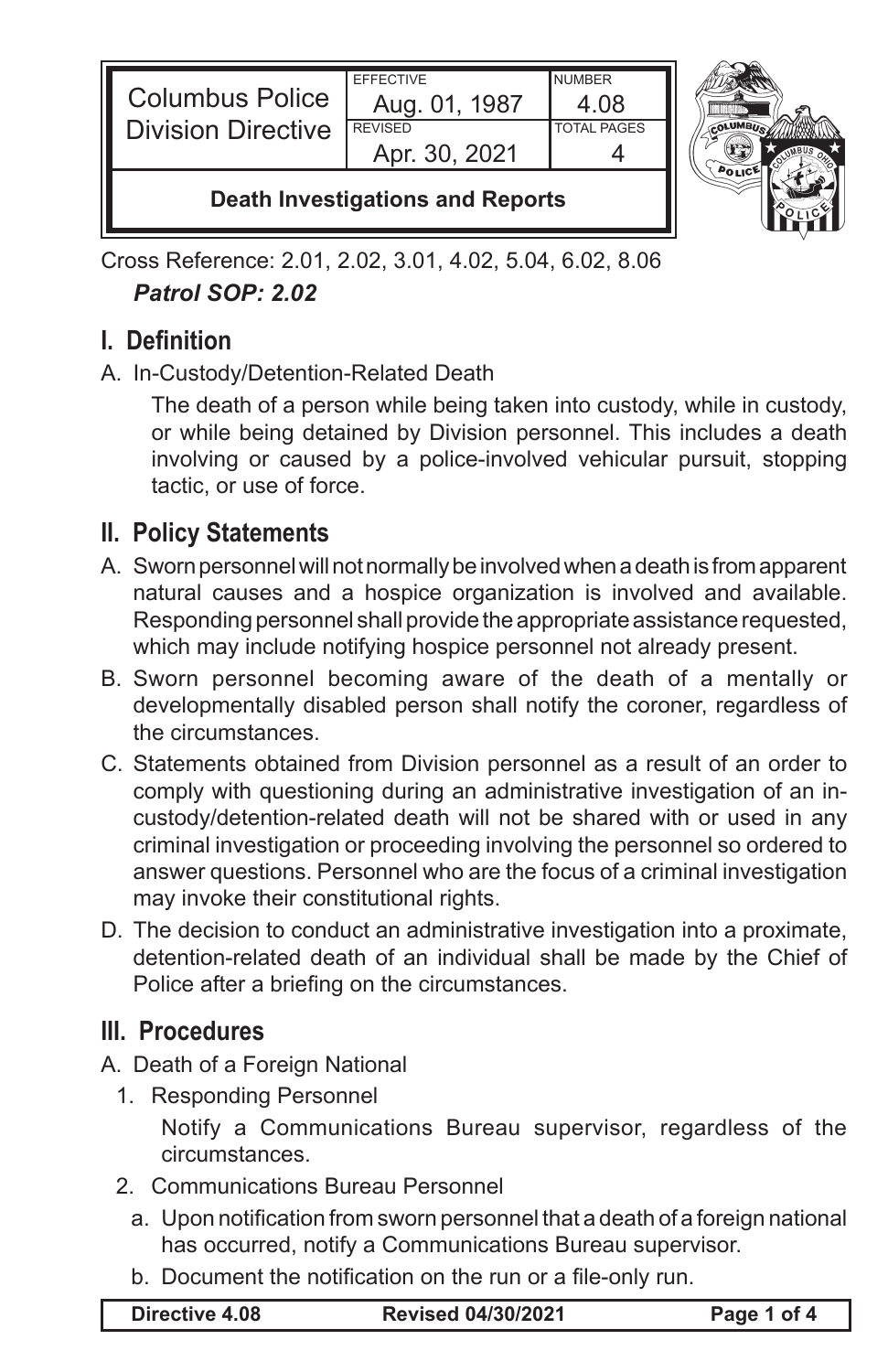c. Communications Bureau Supervisor

Follow the guidelines listed in the United States Department of State Consular Notification and Access manual.

- B. Suspicious Death
	- 1. Notify the Homicide Unit *when any of the following apply:*
		- *a. There are visible signs of trauma, or reports of foul play or suspicious activity.*
		- *b. The decedent is in a state of decomposition that prevents injuries from being readily identified.*
		- *c. The decedent is under the age of 18.*
	- 2. Consider the area a serious crime scene and refer to the "Serious Crime Scenes and Guard Duty" directive.
- *C. Apparent Suicide*
	- *1. Notify the Coroner's Office.*
	- **2. Remain on scene with the Coroner's Office Investigator until** *the scene is cleared.*
	- *3. If the investigator suspects foul play, he or she will contact the Homicide Unit.*
		- *a. If a firearm is used to facilitate the suicide, once the scene is released, collect and submit the firearm and any property related to the use of the firearm to the Property Control Unit (PCU) in a "Hold for Evidence" status and list "Homicide Unit" as the responsible officer.*
- *D. Overdose Death*
	- *1. Notify the Drug Crimes Bureau and provide the following information:*
		- *a. The identities and contact information of witnesses who were present when the overdose occurred or information about who supplied the drugs to the decedent.*
		- *b. The presence of a suspect or if a suspect can be identified as the supplier.*
		- *c. The presence of physical evidence such as illegal substances, cell phones, or surveillance video.*
- *2. Complete an Accidental Overdose Incident report as appropriate.*
- *E.* In-Custody/Detention-Related Death
	- 1. Involved Personnel
		- a. Notify Communications Bureau personnel.
		- b. Consider the area a serious crime scene and refer to the "Serious Crime Scenes and Guard Duty" directive.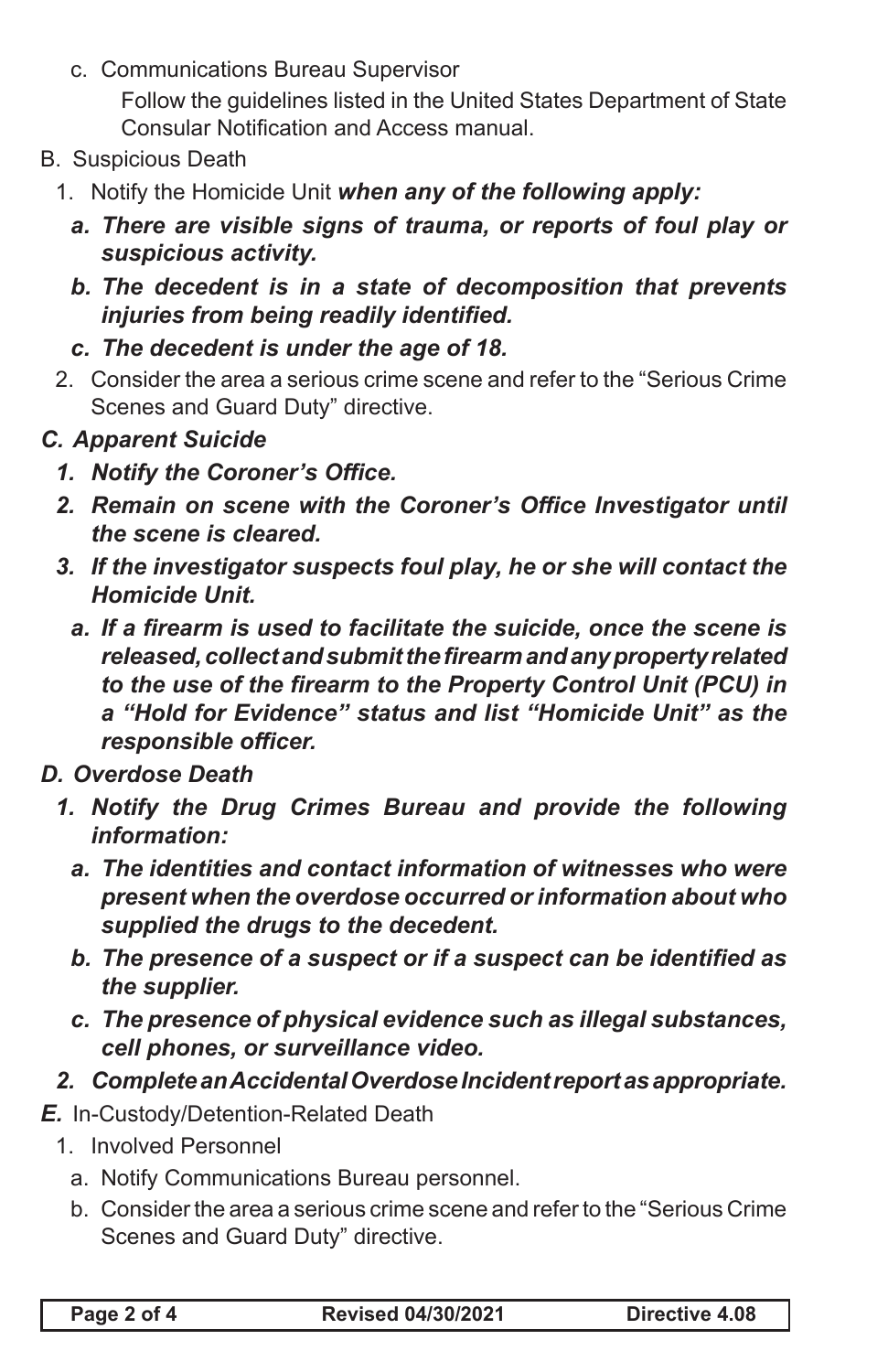- 2. Communications Bureau Personnel
	- a. Dispatch personnel to render assistance and/or to secure the scene as necessary.
	- b. Make notifications required by the Emergency Notification Guide.
- 3. Investigative Duty Desk Personnel Notify the on-duty Assault/Homicide Section supervisor.
- 4. Assault/Homicide Section Supervisor Follow the procedures outlined in the Assault/Homicide Section SOP and cooperate with the independent agency.
- 5. Firearms/Police-Involved Death Review Board
	- a. Firearms/Police-Involved Death Review Board Chairperson Review all information concerning the incident and determine if a full board review is required.
	- b. If a review is conducted by the board, prepare and forward a summary of the findings together with the investigative package through the involved personnel's chain of command to the deputy chief.
- 6. Internal Affairs Bureau Supervisors If directed by the Chief of Police, conduct an administrative investigation.
- 7. Chain of Command
	- a. Review the investigative package.
	- b. Determine whether the actions of the involved personnel were within Division policy.
	- c. Make a recommendation regarding corrective or disciplinary action when appropriate.
- 8. Deputy Chief
	- a. Review the investigative package.
	- b. Determine whether the actions of the involved personnel were within Division policy.
	- c. Make a determination regarding corrective or disciplinary action.
- 9. Chief of Police
	- a. Make a final determination if departmental charges will be filed.
	- b. Cause involved personnel to be notified of the final determination.
- *F.* Apparent Natural Deaths*;* No Hospice Organization Involved
	- 1. Responding Personnel
		- a. Ensure that a doctor or medic has made the death pronouncement.
		- b. Complete a DOA incident report.
		- c. Notify the coroner's office of the death.
			- (1) If the coroner releases the body, request the coroner's permission to release all personal property from the body to relatives at the scene.